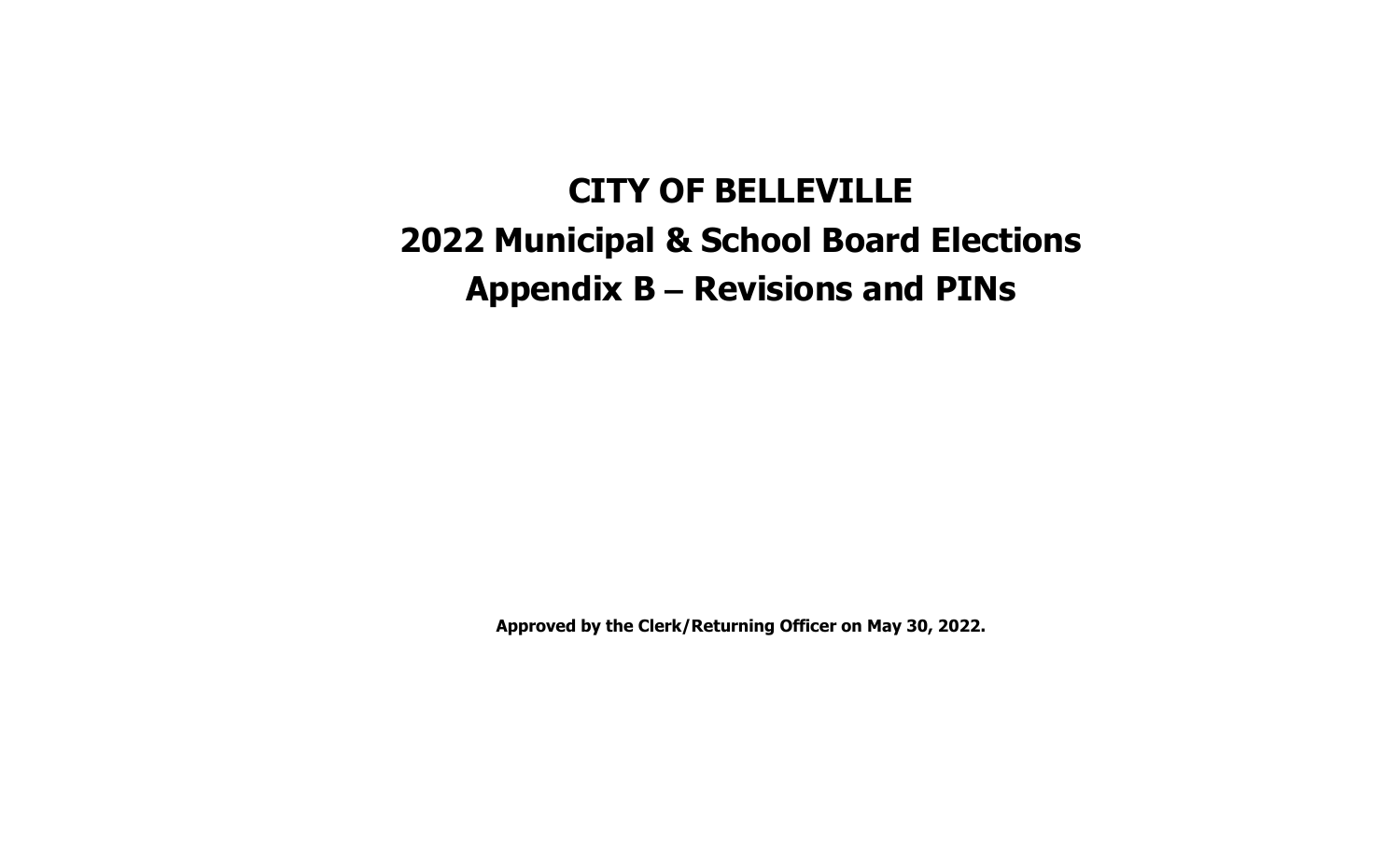| <b>Scenario</b>                                                                                                                                        | <b>Instructions</b>                                                                                                                                                                                                                                                                                                                                                                                                                                                                                                                                                                                                                                                                                                                                                                                                                                                                                                                                                                                                                                                                                                                                                                                                                                                                                                                                                                                                                                                                                                                                                                                                                                                                                                                                                                                                                                                                                                                                                                                                                                                                                                                                                                                                                                                                                                                                                                              | <b>Quick Reference</b>                                                                                                                                                                                                                                                                                          |
|--------------------------------------------------------------------------------------------------------------------------------------------------------|--------------------------------------------------------------------------------------------------------------------------------------------------------------------------------------------------------------------------------------------------------------------------------------------------------------------------------------------------------------------------------------------------------------------------------------------------------------------------------------------------------------------------------------------------------------------------------------------------------------------------------------------------------------------------------------------------------------------------------------------------------------------------------------------------------------------------------------------------------------------------------------------------------------------------------------------------------------------------------------------------------------------------------------------------------------------------------------------------------------------------------------------------------------------------------------------------------------------------------------------------------------------------------------------------------------------------------------------------------------------------------------------------------------------------------------------------------------------------------------------------------------------------------------------------------------------------------------------------------------------------------------------------------------------------------------------------------------------------------------------------------------------------------------------------------------------------------------------------------------------------------------------------------------------------------------------------------------------------------------------------------------------------------------------------------------------------------------------------------------------------------------------------------------------------------------------------------------------------------------------------------------------------------------------------------------------------------------------------------------------------------------------------|-----------------------------------------------------------------------------------------------------------------------------------------------------------------------------------------------------------------------------------------------------------------------------------------------------------------|
| <b>Change Voter's</b><br><b>Information</b>                                                                                                            | 1. Advise the elector that they must complete and submit an EL15 form (available online, Revision Centre or/and Voter<br>Assistance Centre) via letter mail, e-mail, or in-person.                                                                                                                                                                                                                                                                                                                                                                                                                                                                                                                                                                                                                                                                                                                                                                                                                                                                                                                                                                                                                                                                                                                                                                                                                                                                                                                                                                                                                                                                                                                                                                                                                                                                                                                                                                                                                                                                                                                                                                                                                                                                                                                                                                                                               | $\triangleright$ Verify elector's identity<br>Elector must submit an EL15<br>➤                                                                                                                                                                                                                                  |
| A resident is on the<br>list but needs their<br>information<br>corrected (for<br>example: name,<br>address, date of<br>birth, school support,<br>etc.) | 2. Verify the elector's identity according to the channel of communication:<br>a. IN PERSON<br>i. Verify the elector's identity by asking for ID (refer to MMAH List of acceptable forms of identity). If<br>ID is not available, ask the elector security questions such as:<br>their date of birth and address<br>any other eligible electors in their household, and the birth dates of those electors.<br>ii. If necessary, have the elector complete a Declaration of Identity (Prescribed Form 9)<br>b. BY EMAIL<br>i. Verify the elector's identity by asking them to e-mail a scan or photo of their ID (refer to MMAH List of acceptable<br>forms of identity).<br>c. BY PHONE<br>i. Verify the elector's identity by asking them security questions such as:<br>their date of birth and address<br>any other eligible electors in their household, and the birth dates of those electors.<br>3. If you have reason to believe that an elector is not who they claim to be or that the information they are providing is<br>unreliable, you have the right to require identification in person or to escalate the matter to the Clerk, Deputy Clerk or<br><b>Election Official.</b><br>4. Upon receipt of a satisfactory EL15 and if satisfied with the identity of the elector, make the requested changes to the voter's<br>information indicated on the EL15 in VoterView and notify the elector that their information has been updated.<br>a. Until September 18, 2022 notify the elector that they will be mailed a VIL containing a PIN along with the rest of the<br>electorate.<br>b. If the elector has changed their information and received a VIL with a PIN, the PIN is still valid and they can vote with<br>their existing PIN.<br>c. Until October 4, 2022 replacement PINs should be distributed in person or by letter mail.<br>d. After October 4, 2022 replacement PINs may be distributed in person or by phone or e-mail. They should not be<br>distributed by letter mail at this time, in case they do not arrive on time.<br>e. In VoterView click either Print VIL or Email VIL (both of which destroy the old PIN and generates a new one).<br>Where an unsatisfactory EL15 is received, note the reason for refusal on the EL15 and return the annotated EL15 to the<br>5.<br>elector in person, by letter mail, or by attaching a scanned copy to e-mail. | Complete the requested<br>change<br>If person already has a PIN,<br>they can vote once change<br>has been processed.<br>If they don't have a PIN,<br>generate replacement PIN<br>Before Oct 4 provide new PIN<br>by letter mail or in person<br>After Oct 4 provide new PIN by<br>phone, by e-mail or in person |
|                                                                                                                                                        |                                                                                                                                                                                                                                                                                                                                                                                                                                                                                                                                                                                                                                                                                                                                                                                                                                                                                                                                                                                                                                                                                                                                                                                                                                                                                                                                                                                                                                                                                                                                                                                                                                                                                                                                                                                                                                                                                                                                                                                                                                                                                                                                                                                                                                                                                                                                                                                                  |                                                                                                                                                                                                                                                                                                                 |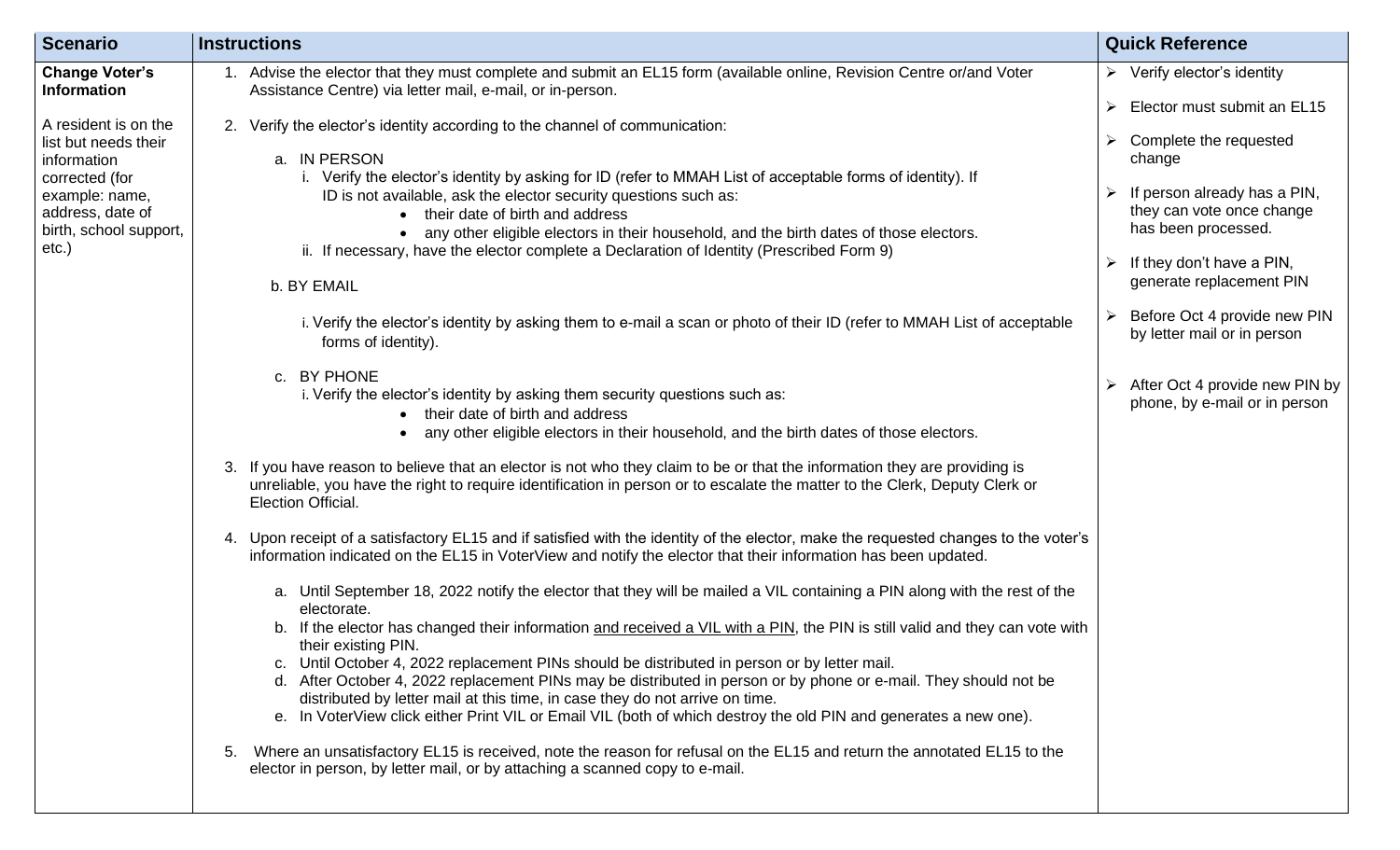| <b>Scenario</b>                        | <b>Instructions</b>                                                                                                                                                                                                                                                                                                                                                                                  | <b>Quick Reference</b>                   |
|----------------------------------------|------------------------------------------------------------------------------------------------------------------------------------------------------------------------------------------------------------------------------------------------------------------------------------------------------------------------------------------------------------------------------------------------------|------------------------------------------|
| Add a Voter to the<br>List             | NOTE - THIS SCENARIO MUST BE DEALT WITH IN PERSON                                                                                                                                                                                                                                                                                                                                                    | In-person only                           |
| A resident is not on                   | Advise the person that they must complete and submit an EL15 form (available online or at Revision Centre), and deliver it<br>in-person to Revision Centre or Voter Assistance Centre during the Voting Period. EL15s for additions to the list cannot be                                                                                                                                            | ID is required                           |
| the Voters' List and<br>requests to be | accepted by letter mail, e-mail, or telephone.                                                                                                                                                                                                                                                                                                                                                       | Elector must submit an EL15              |
| added                                  | The verification of identity (name and qualifying address) IS REQUIRED if the person is not on the list. An oath or<br>$\mathcal{P}_{\mathcal{C}}$<br>declaration WILL NOT SUFFICE in the case of a person wishing to be added to the list. Advise the individual to bring an<br>acceptable form of identification when they deliver their EL15 in person (refer to MMAH List of acceptable forms of | If approved, add elector to<br>VoterView |
|                                        | identity).                                                                                                                                                                                                                                                                                                                                                                                           | After Sep 18 provide VIL<br>immediately  |
|                                        | Upon receipt of a satisfactory EL15 and confirmation of identity, add the individual to the list using VoterView.<br>$\mathcal{B}_{\mathcal{A}}$                                                                                                                                                                                                                                                     | If declined, note the reason             |
|                                        | Until September 18, 2022 notify the elector that they have been added to the Voters' List and they will be mailed a VIL<br>containing a PIN along with the rest of the electorate.                                                                                                                                                                                                                   | why                                      |
|                                        | After September 18, 2022 click Print VIL in Voter View. Provide the elector with a printed copy of their VIL containing their<br>5.<br>PIN or write the PIN on a blank VIL if no printing technology is available.                                                                                                                                                                                   |                                          |
|                                        | Where an unsatisfactory EL15 has been received, note the reason for refusal on the EL15 and discuss what is required in<br>6.<br>order to be satisfactory for addition to the list. Return the annotated EL15 to the individual.                                                                                                                                                                     |                                          |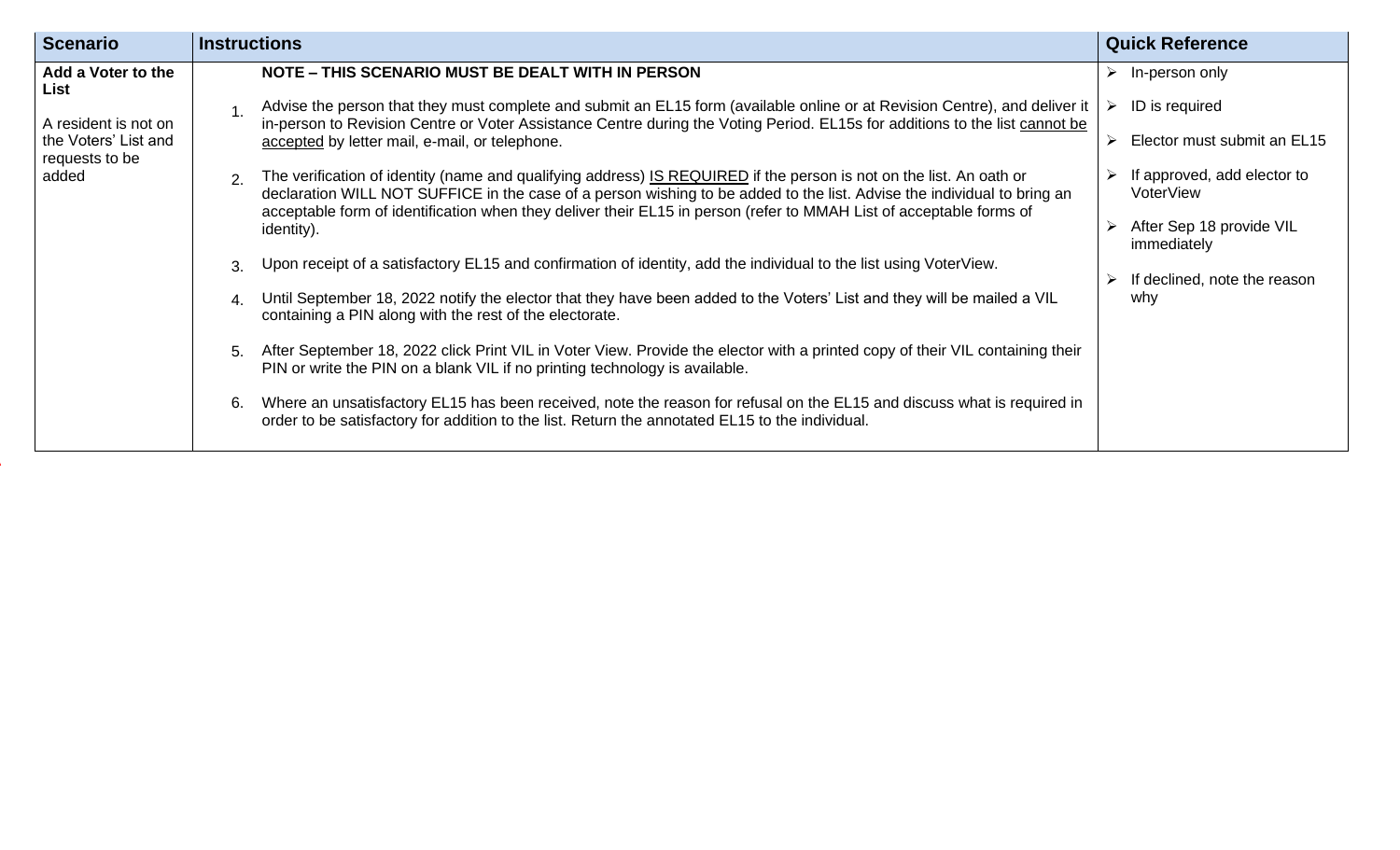| <b>Scenario</b>                                                  | <b>Instructions</b>                                                                                                                                                                                                                                                                                                                                                                                                                                                                                                                                | <b>Quick Reference</b>                                                                                                                                                      |
|------------------------------------------------------------------|----------------------------------------------------------------------------------------------------------------------------------------------------------------------------------------------------------------------------------------------------------------------------------------------------------------------------------------------------------------------------------------------------------------------------------------------------------------------------------------------------------------------------------------------------|-----------------------------------------------------------------------------------------------------------------------------------------------------------------------------|
| <b>Voter lost their PIN</b>                                      | Verify the elector's identity according to the channel of communication:                                                                                                                                                                                                                                                                                                                                                                                                                                                                           | $\triangleright$ Verify elector's identity                                                                                                                                  |
| An elector states<br>that they have lost<br>their VIL and/or PIN | a. IN PERSON<br>i. Verify the elector's identity by asking for ID (refer to MMAH List of acceptable forms of identity). If ID is not<br>available, ask the elector security questions such as:<br>their date of birth and address<br>any other eligible electors in their household, and the birth dates of those electors.<br>ii. If necessary, have the elector complete a Declaration of Identity (Form 1).<br>b. BY EMAIL<br>i. Verify the elector's identity by asking them to e-mail a scan or photo of their ID (refer to MMAH List of      | $\triangleright$ Generate replacement PIN<br>Before Oct 4 provide new PIN<br>by letter mail or in person<br>After Oct 4 provide new PIN by<br>phone, by e-mail or in person |
|                                                                  | acceptable forms of identity).<br>c. BY PHONE<br>i. Verify the elector's identity by asking them security questions such as:<br>their date of birth and address<br>any other eligible electors in their household, and the birth dates of those electors.<br>2. If you have reason to believe that an elector is not who they claim to be or that the information they are providing is<br>unreliable, you have the right to require identification in person or to escalate the matter to the Clerk, Deputy Clerk or<br><b>Election Official.</b> |                                                                                                                                                                             |
|                                                                  | Until October 4, 2022 replacement PINs should be distributed in person or by letter mail.<br>3.<br>4. After October 4, 2022 replacement PINs may be distributed in person or by phone or e-mail. They should not be<br>distributed by letter mail at this time, in case they do not arrive on time.<br>If satisfied with the identity of the elector, look up the voter's profile in VoterView and click either Print VIL or Email VIL<br>5.<br>(both of which destroy the old PIN and generates a new one).                                       |                                                                                                                                                                             |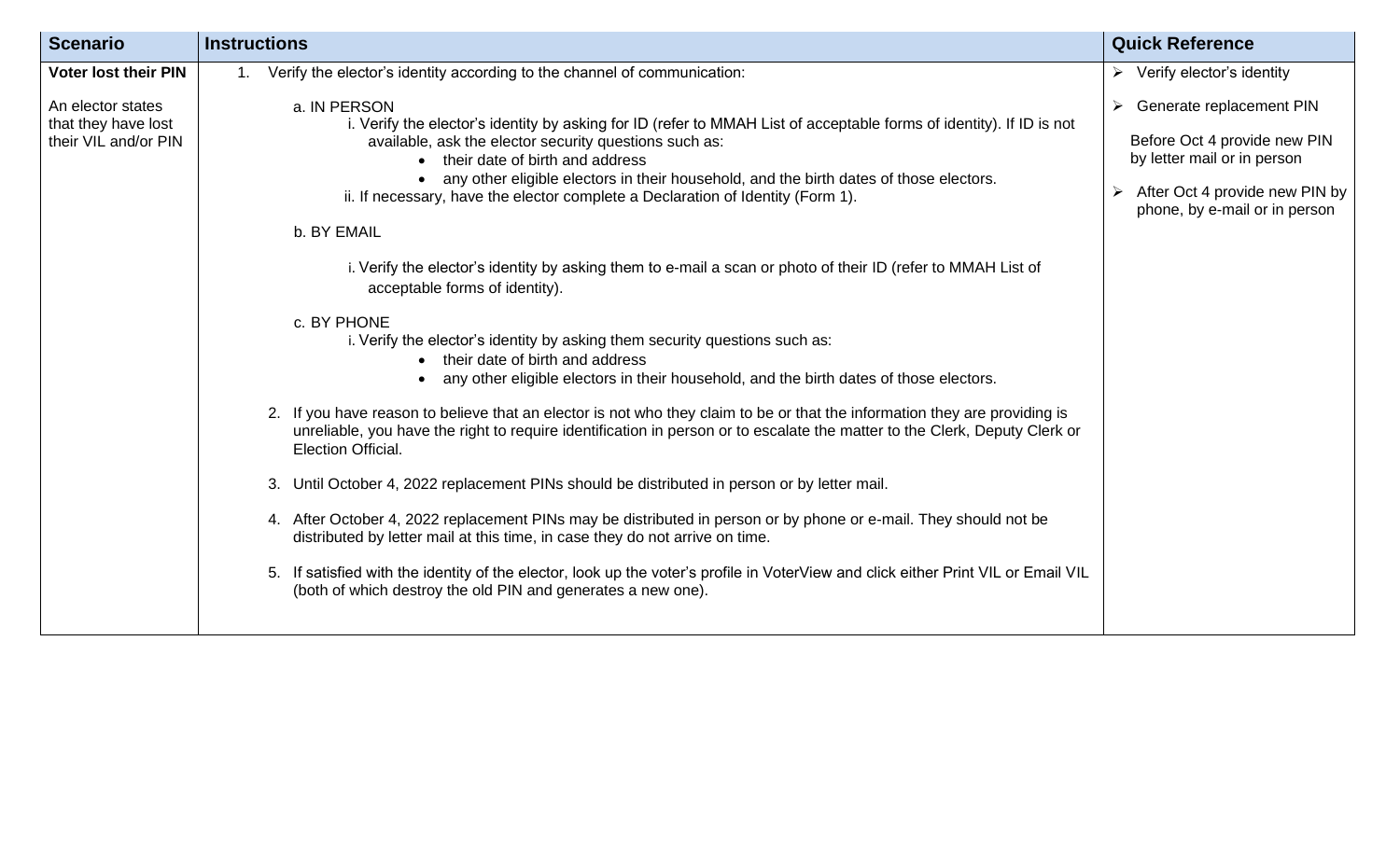| <b>Scenario</b>                                   | <b>Instructions</b>                                                                                                                                                                                                                                                                                                                                                                                                                                    | <b>Quick Reference</b>                                                                 |
|---------------------------------------------------|--------------------------------------------------------------------------------------------------------------------------------------------------------------------------------------------------------------------------------------------------------------------------------------------------------------------------------------------------------------------------------------------------------------------------------------------------------|----------------------------------------------------------------------------------------|
| <b>Voter claims PIN has</b><br>been stolen and/or | NOTE - THIS SCENARIO MUST BE DEALT WITH IN PERSON                                                                                                                                                                                                                                                                                                                                                                                                      | In-person only<br>➤                                                                    |
| already voted by<br>someone else                  | 1. Claims of stolen VIL/PINs and ballots cast illegally are a serious matter.                                                                                                                                                                                                                                                                                                                                                                          | Verify elector's identity<br>➤                                                         |
|                                                   | 2. Verify the elector's identity by asking for ID (refer to MMAH List of acceptable forms of identity). If ID is not available, ask the<br>elector security questions such as:<br>• their date of birth and address                                                                                                                                                                                                                                    | Generate replacement<br><b>PIN</b>                                                     |
|                                                   | any other eligible electors in their household, and the birth dates of those electors.                                                                                                                                                                                                                                                                                                                                                                 | If stolen PIN was not<br>➤<br>used, provide new VIL                                    |
|                                                   | 3.<br>If necessary, have the elector complete a Declaration of Identity (Prescribed Form 9).                                                                                                                                                                                                                                                                                                                                                           | If stolen PIN was already<br>➤                                                         |
|                                                   | If satisfied with the elector's identity, look up the voter's profile in VoterView and click Print VIL (which destroys the old PIN and<br>4.<br>generates a new one).                                                                                                                                                                                                                                                                                  | used, report it to Clerk or<br>Deputy Clerk or Election<br>Official and wait for their |
|                                                   | 5.<br>If the stolen VIL/PIN has not been used, provide the elector with a printed copy of their VIL containing new PIN or write the new<br>PIN on a blank VIL if no printing technology is available. Direct them to proceed with voting.                                                                                                                                                                                                              | confirmation to provide<br>new VIL                                                     |
|                                                   | 6.<br>If the stolen VIL/PIN has been used, instruct the elector to complete the Application to Replace Stolen Voter Information Letter<br>form (SV02). Advise the Clerk, Deputy Clerk or Election Official that the PIN has been reported stolen, and do not issue a new<br>VIL to the elector until approved by the Clerk, Deputy Clerk or Election Official who must also reset the elector's status in the<br>Voting System to allow a second vote. |                                                                                        |